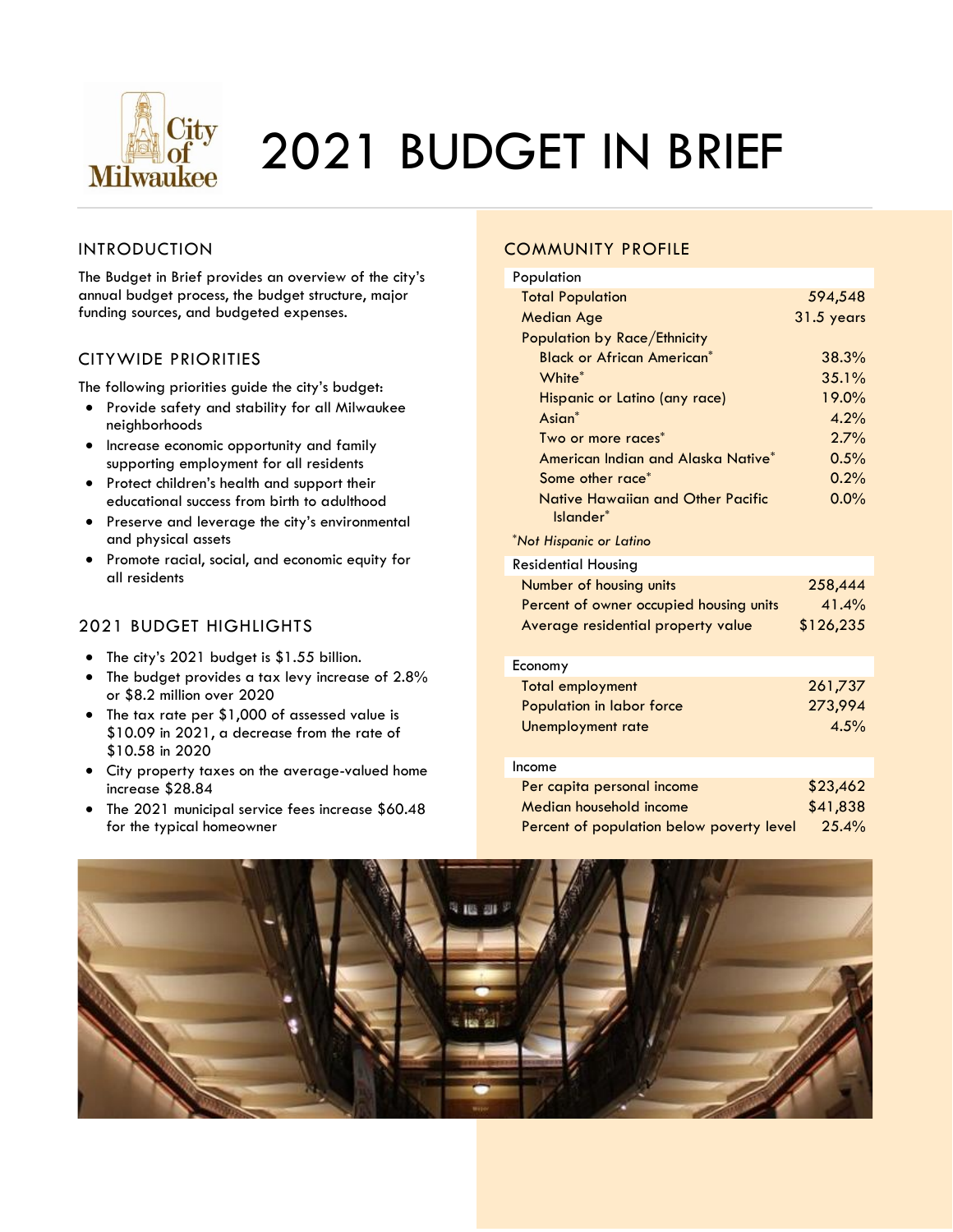## BUDGET OVERVIEW

The city's budget provides an operational plan for delivering services to the community. Milwaukee adopts an annual balanced budget, which means that revenues equal expenses.

#### BUDGET GOALS

As the city develops the annual budget, it strives to provide critical city services while also limiting property tax increases and service charges on the typical residential property.

In addition, the city works to manage long-term obligations such as debt, pension benefits, and core infrastructure in a way that stabilizes ongoing funding requirements.

#### BUDGET STRATEGIES

Strategies to address the city's budget challenges include reducing the scale of city government operations; making strategic investments in technology, process improvements, and people; and engaging in redevelopment to improve the tax base and economic opportunities.



#### BUDGET PROCESS

**Departmental Budget Requests** *Mid-Mar. to 2nd Tue. in May*

City departments review operational needs for the next year and submit budget requests to the Budget Office.

**Budget Review** *Mid-May to September*

The Budget Office reviews all budget requests and prepares recommendations for the Mayor's consideration.

**Mayor's Public Hearing on the Proposed Budget** *August*

The Mayor holds a public hearing to provide an opportunity for citizens to ask questions and make comments and recommendations regarding the upcoming budget.

**Executive Budget Presentation**  *September 28 Deadline*

On or before September 28<sup>th</sup>, the Mayor presents his Proposed Executive Budget to the Common Council.

#### **Legislative Hearings**  *October*

The Finance and Personnel Committee reviews the Proposed Executive Budget on behalf of the Common Council. The Committee reviews each departmental budget separately, getting input from the departments and the Budget Director, and requesting additional information as necessary.

The Finance and Personnel Committee may propose amendments to the Executive Budget for consideration by the Common Council. In addition, individual Council members may sponsor amendments to the proposed budget.

#### **Public Hearing • Early October**

The Mayor and Common Council hold a joint public hearing on the budget prior to budget adoption. All interested parties have an opportunity to comment on the budget during the hearing.

#### **Budget Adoption** *November 14 Deadline*

On or before November 14<sup>th</sup>, the Common Council meets to review the Finance and Personnel Committee's recommendations; accepts, rejects, or modifies amendments as proposed; and adopts the budget.

After the Common Council has adopted the budget, it is forwarded to the Mayor for signature. Within seven working days the Mayor may sign the budget or veto individual line items. Mayoral vetoes are returned to the Council for a vote to either sustain or override the veto. The budget becomes final when it has been signed by the Mayor and returned to the Council without vetoes.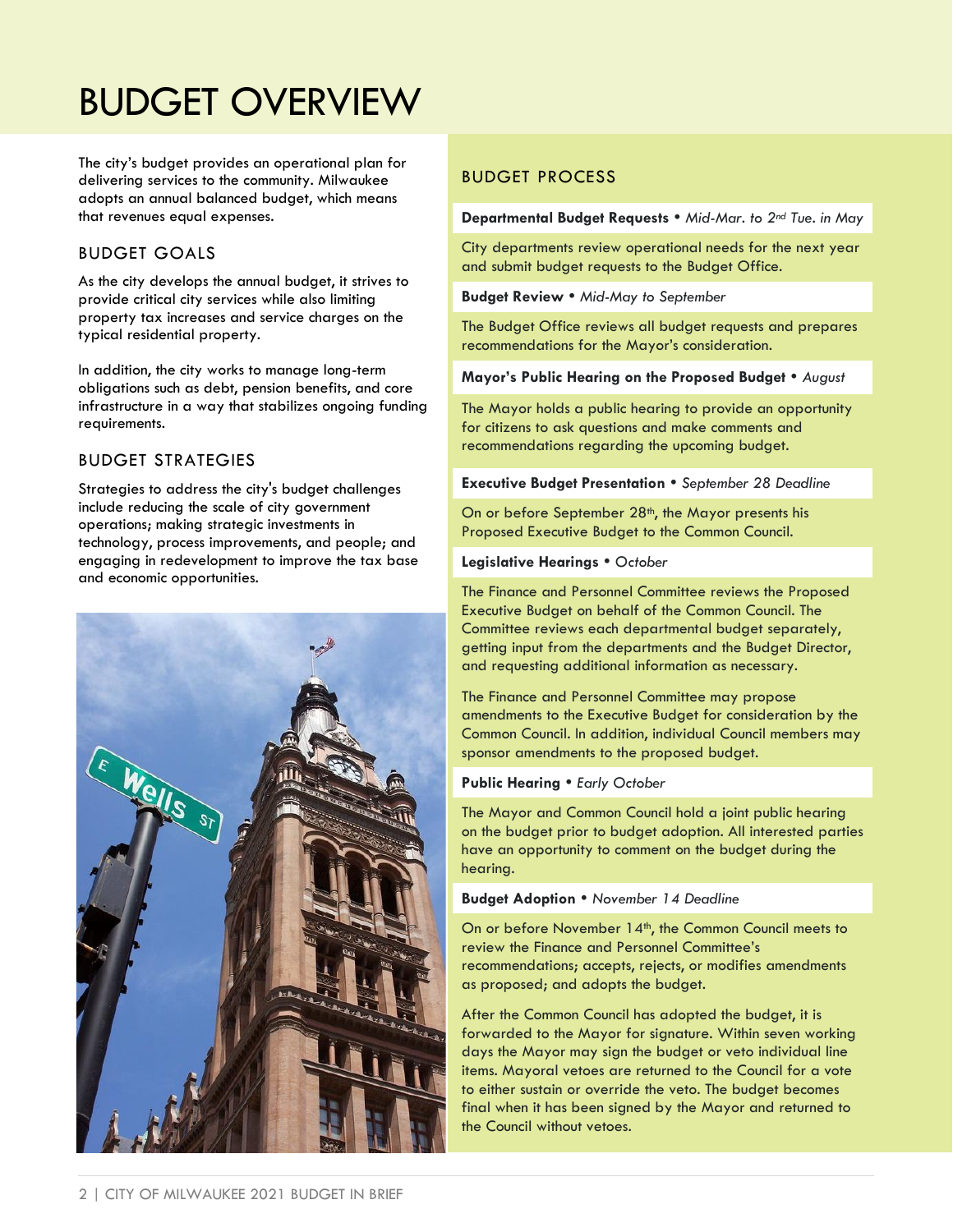## BUDGET STRUCTURE

The City of Milwaukee organizes the city budget into funds. A fund is a group of related accounts that is used to maintain control over resources that have been segregated for specific activities or objectives. The city's budget is divided into two groups of funds: Property Tax Supplemented Funds and Special Revenue Funds.

#### PROPERTY TAX SUPPLEMENTED FUNDS

#### \$1.16 billion

**General City Purposes Fund \$639 million** Funds the general operations of the city. This includes department expenses and expenses for employee health care benefits and workers compensation.

#### **Employee Retirement Fund \$120 million**

Funds payment of employer pension contributions, social security contributions, and the city's supplemental deferred compensation plan.

#### **Capital Improvements Fund \$138 million**

Funds the purchase, construction, enhancement, or maintenance of physical infrastructure systems, facilities or equipment, or redevelopment. Infrastructure systems include bridges, streets, alleys, sidewalks, street lighting, and traffic control. Water, sewer and transportation infrastructure expenses are funded in enterprise funds.

#### **City Debt Fund \$259 million**

**25%**

**75%**

Funds the principal and interest on bonds issued by the city to finance capital improvements.

#### **Contingent Fund \$5 million**

Funds unanticipated emergencies and purposes not otherwise provided for in the budget.

#### SPECIAL REVENUE FUNDS

#### \$391 million

**Enterprise Funds \$331 million** Enterprise funds are funds that support "businesstype" operations financed primarily by user charges. They include the following:

*Water Works \$150 million* Funds all activities necessary to provide water services to city residents and 16 other municipal customers. The Water Works is a city owned utility whose fees are regulated and approved by the State's Public Service Commission.

*Sewer Maintenance Fund \$115 million* Funds operations and capital improvements of the city's sewer system as well as general fund operations pertaining to storm water management.

*Transportation Fund \$49 million* Funds administrative and operations costs for the Milwaukee streetcar and for parking services, including construction and maintenance of parking lots, meters and structures.

*Economic Development Fund \$17 million* Funds economic development purposes including Business Improvement Districts (BIDs) and Neighborhood Improvement Districts (NIDs).

**Grant and Aid Fund \$51 million** Accounts for Federal, State, and other grants that are legally restricted to expenditures for specific purposes.

**County Delinquent Tax Fund \$8 million** Acts as a reserve against uncollected County delinquent property taxes.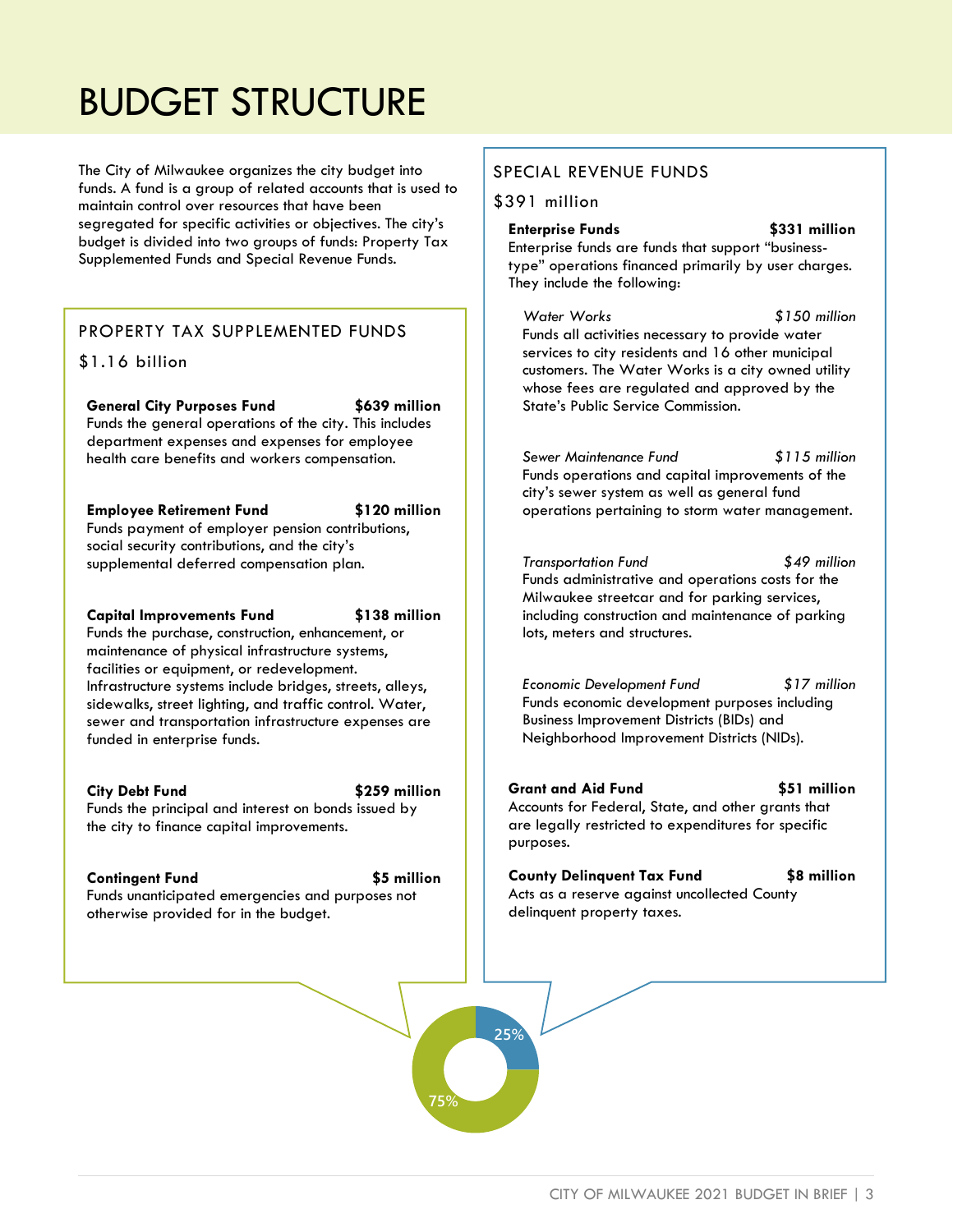### REVENUES

The city generates revenue from several sources. The largest revenue sources are property taxes, intergovernmental revenue, and user charges. Other sources of revenue include grants, fines and forfeitures, licenses and permits, borrowing proceeds, Tax Incremental revenues, and Business Improvement District assessments, among others.

### **PROPERTY TAX**

Property taxes are levied on the assessed value of all general property located in the city, except for property that is exempt from the property tax. A City of Milwaukee property tax bill includes property taxes for the City of Milwaukee, Milwaukee Public Schools, Milwaukee County, Milwaukee Metropolitan Sewerage District (MMSD), and Milwaukee Area Technical College (MATC). For the 2021 budget, approximately 36 cents of each property tax dollar go to the City of Milwaukee.

#### **Tax Levy vs. Tax Rate**

Property Tax Levy: The property tax levy represents the dollar amount of property tax revenue in a local government's budget. The city's property tax levy for the 2021 budget is \$299.2 million. Property taxes are 19.3% of total budget revenues.

Property Tax Rate: The property tax rate is the amount assessed against each \$1,000 of assessed value of property subject to the property tax. The tax rate is set at an amount required to generate the total tax levy revenue included in a local government's annual budget. The city's property tax rate for the 2021 budget is \$10.09 per \$1,000 of assessed value.

#### PROPERTY TAX RATE (DOLLARS PER \$1,000 OF ASSESSED VALUE)



#### **Property Tax Levy Distribution**

The largest proportion of the 2021 city property tax levy is used for general city purposes, followed by employee retirement, and capital/debt service.

| General City Purposes        | \$113 million |
|------------------------------|---------------|
| <b>Retirement Provisions</b> | \$97 million  |
| Capital/Debt Service         | \$84 million  |
| ■ Contingent Fund            | \$5 million   |

2021 CITY PROPERTY TAX LEVY DISTRIBUTION BY PURPOSE



#### **INTERGOVERNMENTAL REVENUE**

Intergovernmental revenue, which includes revenues received from the state government, is \$273.0 million or 17.6% of total 2021 budget revenues. Wisconsin's tax system is designed to assess sales, income, and various business taxes, and redistribute them to municipal governments as "shared revenue." Shared revenue is intended to provide municipal governments a similar ability to raise revenue using reasonable tax rates regardless of their property tax wealth.

However, over the last 20 years the state's financial support of municipal governments has changed considerably. While state general purpose tax collections have grown significantly, the shared revenue payment to Milwaukee has decreased. For the 2021 budget, state shared revenue is \$219.1 million.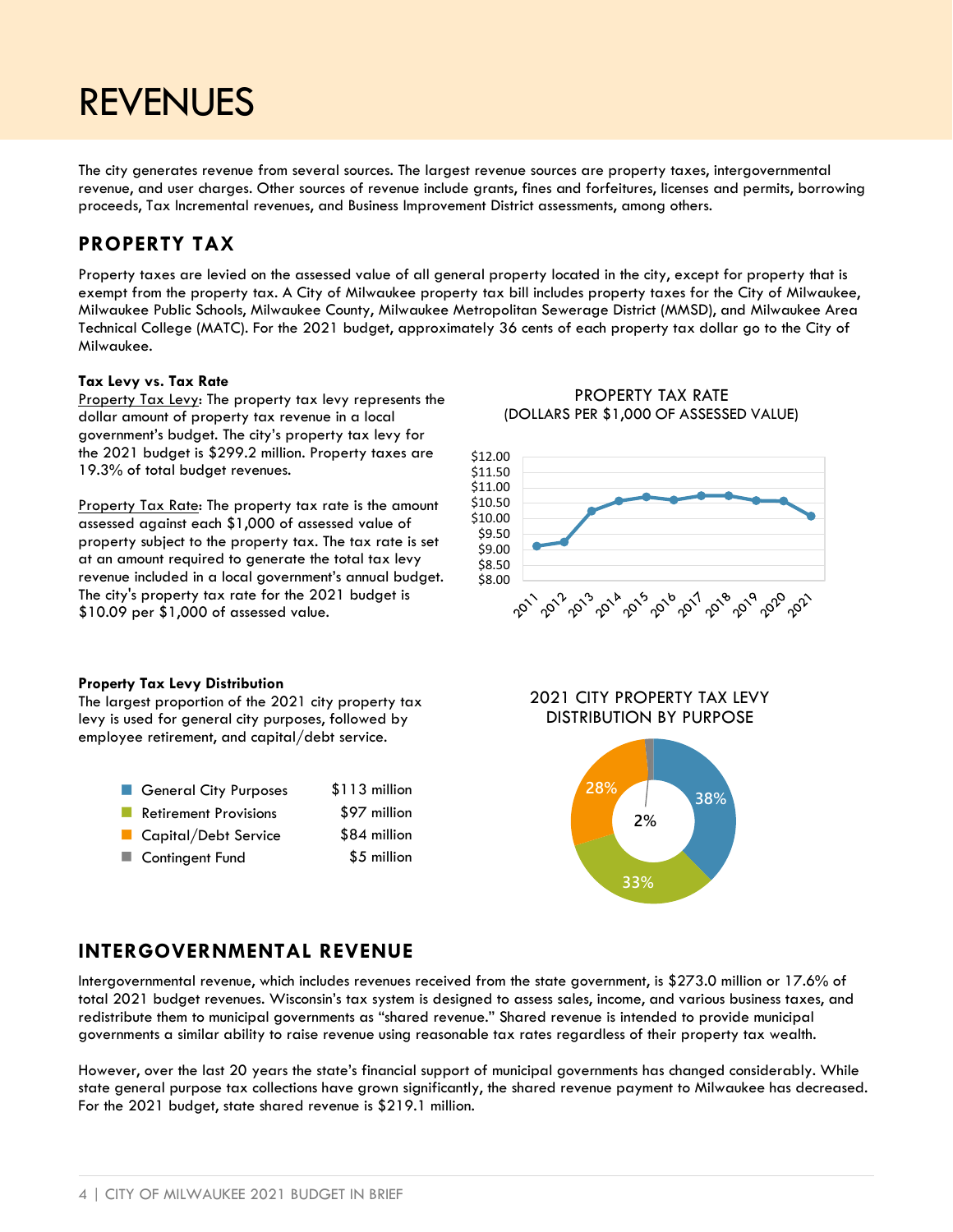### **USER CHARGES**

User charges allow local governments to recover the cost of certain services from service users. Examples of user costs include the solid waste charge, which is used to help fund garbage and recycling collection, and the snow and ice control charge, which is used help fund snow plowing and other related activities. The city has increasingly relied on user charges over the last 15 years, largely because of state aid reductions. User charges allow the city to use property tax dollars and state aids to fund departments with low cost recovery potential, such as Police, Fire, Library, and infrastructure services.

**General fund user charges** total \$143.2 million or 9.2% of 2021 budget revenues. The solid waste charge (\$44.9 million) is the largest user charge in the 2021 general fund budget.

**Enterprise fund user charges** total \$202.6 million or 13.1% of 2021 budget revenues. These revenues include Water Works operating (rate) revenue (\$91.0 million), subject to Public Service Commission approval, Sewer Maintenance Fund charges (\$73.8 million), and Transportation Fund revenues (\$37.9 million).



### MUNICIPAL SERVICES CHARGES

Each quarter Milwaukee homeowners receive a Municipal Services Bill. The Municipal Services Bill includes nine user charges. Milwaukee Water Works manages the billing for these charges.

#### **Milwaukee Water Works Charges**

• Water Service Charge and Water Usage Charge: The cost of Milwaukee water to residential customers is four gallons per cent with an additional fixed cost for water service and public fire protection charges.

#### **Milwaukee Metropolitan Sewerage District (MMSD) Charges**

• MMSD Sewer Treatment Service Charge and MMSD Sewer Treatment Usage Charge: The city collects MMSD user charges for operations from customers based in the city and transmits the revenue to the sewerage district, which is a separate governmental entity. MMSD levies its own property tax for its capital improvements budget.

#### **City of Milwaukee Municipal Services Charges**

- Local Sewerage Charge: A charge for city sewer services based on water usage.
- Storm Water Management Charge: A charge for storm sewer management services based on the amount of impervious surface area of a property.
- Snow and Ice Removal Charge: A charge per foot of street frontage for all property, which partially offsets the cost of snow and ice control operations.
- Solid Waste Charge: This charge funds operations for garbage collection, recycling, the self-help centers, and other solid waste services.
- Extra Garbage Cart Charge: Units with more than one garbage cart are charged \$18.04 per quarter per extra cart.
- Street Lighting Charge: This charge funds the operation and maintenance of the city's street lights.

#### **Average Annual 2021 Municipal Services Charges:**

| Local Sewerage Charge         | \$105 |
|-------------------------------|-------|
| Storm Water Management Charge | \$93  |
| Snow and Ice Removal Charge   | \$43  |
| Solid Waste Charge            | \$242 |
| Street Lighting Charge        | \$40  |
| Total                         | \$522 |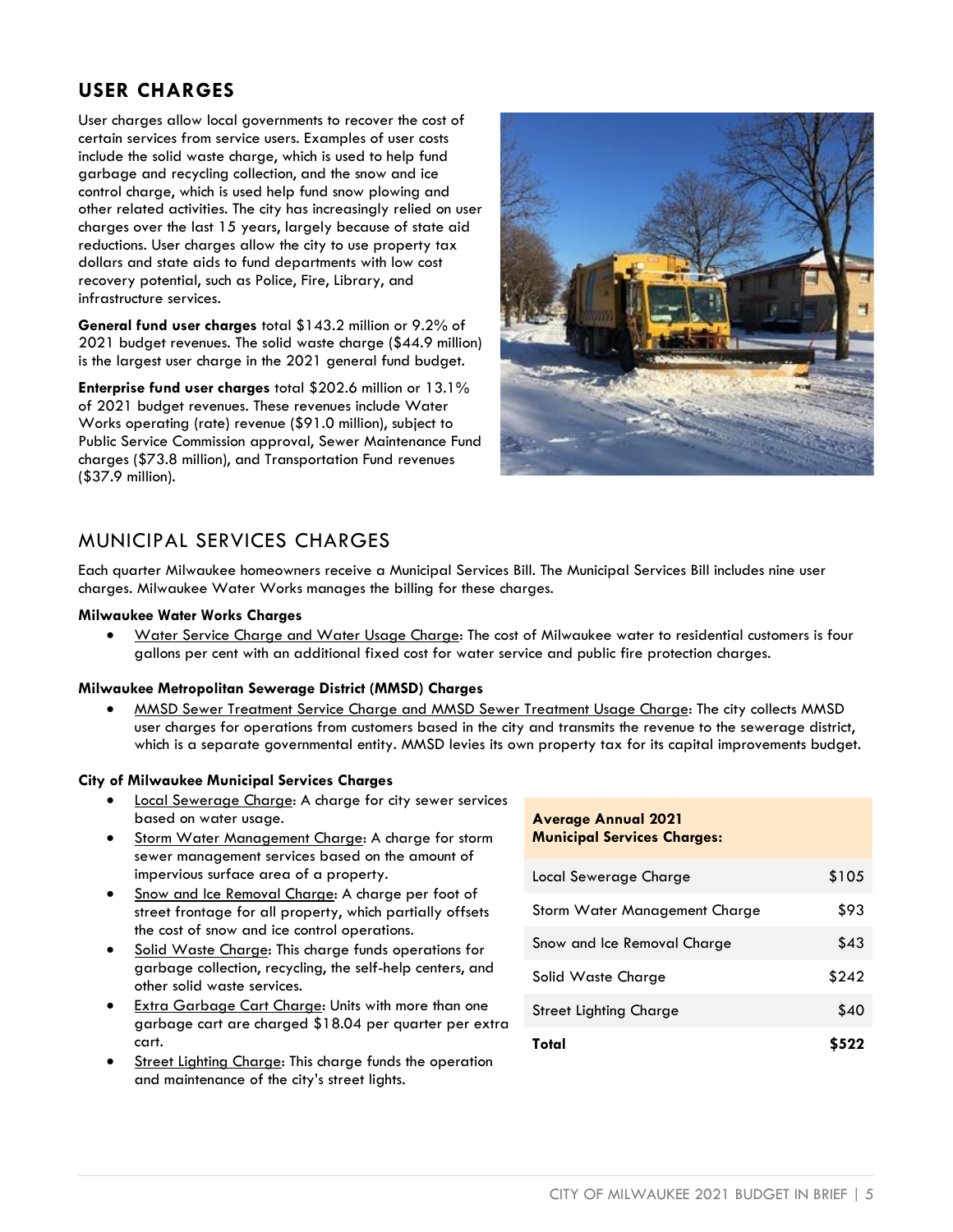### EXPENDITURES

The following is a summary of 2021 budgeted city expenditures by major category: public works, public safety, neighborhoods and development, general government, culture and recreation, health, debt, and retirement benefits.

#### PUBLIC WORKS \$452 million

Approximately 29% of the overall budget is devoted to public works-related spending. This includes maintenance of the city's streets, sewers, and facilities and services such as garbage collection, snow and ice control, forestry, and water works. The General City Purposes Fund includes \$125.6 million for public works-related spending.

*2021 Budget Highlights*:

- \$71.2 million for core infrastructure programs including streets, bridges, street lighting, and sewers.
- Improve the condition and extend the useful life for 21 miles of major streets, local streets and high traffic streets serving commercial corridors.
- Fund the replacement of 1,100 lead water service lines. The city assists with funding of the private side of the replacement, and the Water Works funds the public side.
- \$25 million to replace and line 10 miles of medium to large combined storm and sanitary sewer mains and an additional \$2 million to line 11 miles of small diameter sanitary sewer main and inspect sanitary sewer manholes.
- Funding for the downspout disconnection program. The program provides incentives for residential properties that contain up to four units to disconnect their downspouts from the combined sewer system by 2025. An estimated 50,000 residential parcels will need their downspout disconnected.
- Replacement of 20 miles of water mains and \$4.4 million for water facilities.



#### PUBLIC SAFETY \$400 million

Approximately 26% of the budget is devoted to public safety-related expenses. This includes expenses for the Police Department, Fire Department, Fire and Police Commission, and Municipal Court.

*2021 Budget Highlights*:

- Fund an average annual Police strength of 1,682 sworn officers, a decrease of 120 from 2020. The Police Department will hire 30 officers in early 2021. These positions will be funded by a COPS grant at no cost to the city.
- Reduce a heavy apparatus in the Fire Department with a cost savings of \$1.9 million. Response times to fire and emergency medical service calls are expected to increase by 6 to 8 seconds but remain superior to national standards.
- Continue the Fire Department's community paramedic program to ensure that the 911 system is utilized appropriately and provides Milwaukee's residents with the appropriate care for their health care needs.
- Continue funding for the five-year community collaborative and monitoring outlined in the settlement with the American Civil Liberties Union of Wisconsin. The 2021 Budget includes \$300,000 in the Police budget for this effort.



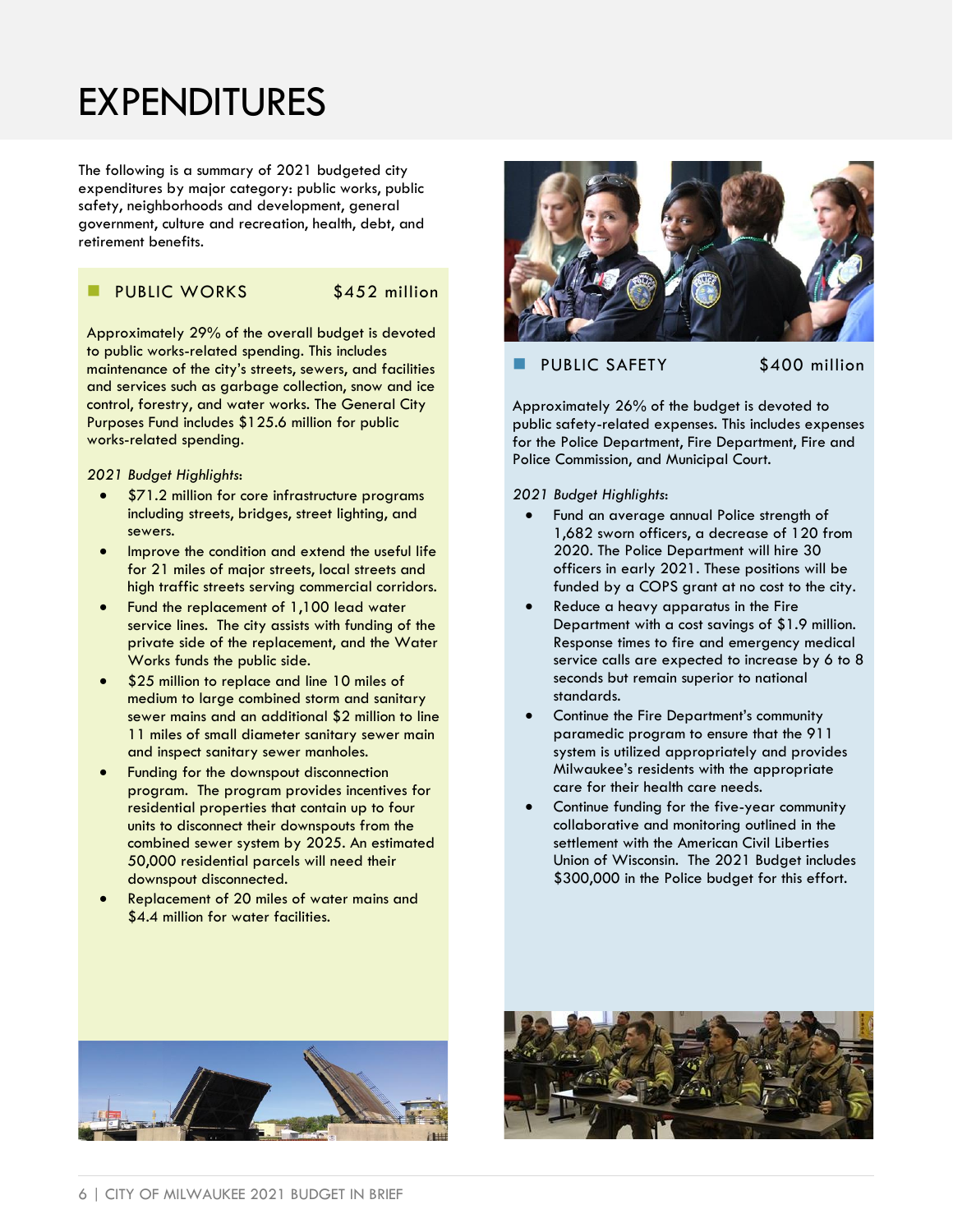#### ■ CITY DEBT \$259 million

Approximately 17% of the budget funds principal and interest payments for city borrowing. The tax levy share for debt in 2021 is \$83.4 million or 27.9% of the total tax levy. The debt budget also includes revenues of \$30.2 million from tax increments, which offset the borrowing costs associated with Tax Increment Finance redevelopment projects.



◼ NEIGHBORHOODS & NEIOIIDOKIIOODS & \$164 million

About 11% of the budget is devoted to spending for neighborhoods and development. This includes expenses for the Department of City Development, Department of Neighborhood Services, Port Milwaukee, Board of Zoning Appeals, as well as several special purpose accounts.

*2021 Budget Highlights*:

- \$11.9 million to fund neighborhood investment, affordable housing and homeownership. This funding supports Mayor Barrett's commitment to create, preserve or improve 10,000 affordable housing units in 10 years, starting in 2018.
- Continue to fund the STRONG Homes Loan and Compliance Loan programs as well as commercial corridor revitalization.

#### ■ RETIREMENT BENEFITS \$120 million

Approximately 7.7% of the total city budget is used for employee retirement expenses. The city has a home rule defined-benefit pension plan, the City of Milwaukee Employes' Retirement System. The Employee Retirement Fund includes the employer pension contribution to the retirement system and the employer share of funding for Social Security and Medicare for covered employees.

#### ■ GENERAL GOVERNMENT

#### \$101 million

Approximately 6.5% of the budget is used for general government spending, including expenses for the Department of Administration, Assessor's Office, City Attorney, City Clerk, Comptroller's Office, Election Commission, Department of Employee Relations, Mayor's Office, and Treasurer's Office.

#### **HEALTH** \$29 million

Roughly 1.8% of the budget is devoted to public health-related spending. This includes expenses for the Milwaukee Health Department.

*2021Budget Highlights*:

- \$4,000,000 in CDBG funding to continue the city's efforts in preventing and containing the spread of COVID-19. Funding will support positions that perform testing and contact tracing, including the addition of 325 auxiliary positions.
- Continue to improve the Childhood Lead Poisoning Prevention Program. Several new positions were added in 2020 and 2021 to improve intake of new cases, assist families if they must temporarily or permanently vacate a property, and comply with program requirements.
- \$200,000 in additional CDBG funding to expand the violence prevention interrupter program to the Southside.
- \$250,000 to expand the Community Resource Navigators program, a public-health outreach program targeting neighborhoods impacted by high rates of violence and unemployment.

#### **E** CULTURE & RECREATION \$27 million

About 1.7% of the budget is devoted to spending for culture and recreation. This includes expenses for the Milwaukee Public Library as well as several special purpose accounts.

#### *2021 Budget Highlights*:

- Maintain library hours and service levels at 2020 levels, including after-school and employment resource programs.
- \$300,000 in capital funding for the MKE Plays initiative to replace the city's aging recreational facilities with modern, innovative play spaces for Milwaukee's youth.